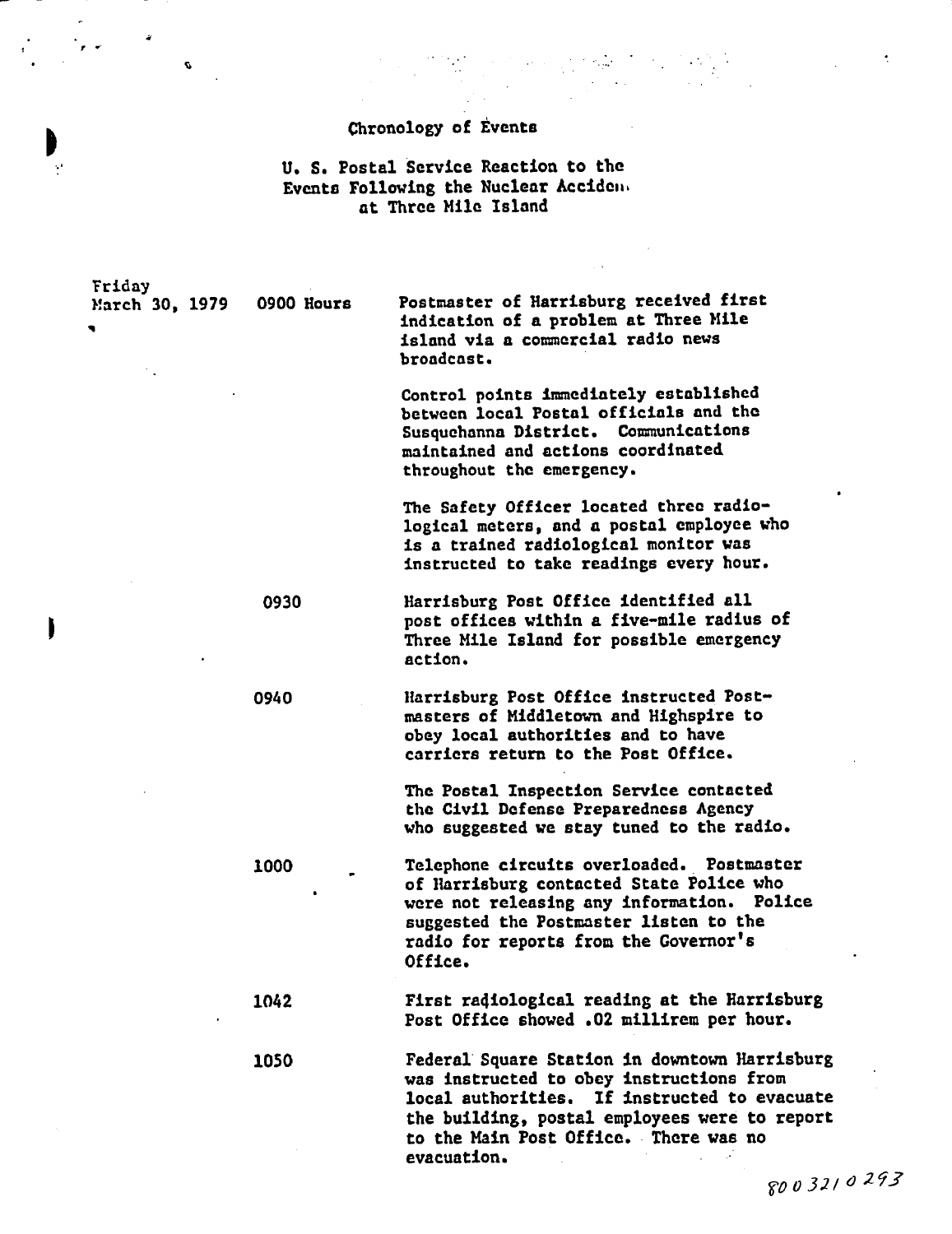the control

 $\mathbf{r}^{\prime}$ 

-2-

<sup>1050</sup>(cont'd) NRC Spokesman E. C. McCadc reported in a radio news broadc.. t: "As far as I know, the NRC is not recommending evacuation at the present time. Commissioner Henry is evaluating the situation right now, and the levels we have seen here have not made us to come to any conclusion that evacuation is necessary or warranted. A more detailed explanation is expected shortly."

> Detective Don Foreman of the Middletown Police reported on radio: "The Three Mile Island nuclear facility emergency instructions is for a 'take cover' alert only, repeat, take cover alert only. Remain indoors, close all windows and doors, turn off fans and air conditioning. Tune to your local radio or television station to await further instructions."

Management officials toured the Harrisburg Main Post Office in an attempt to end rumors and clarify conflicting radio reports. Local union officials were contacted and kept informed.

The Safety Officer was instructed to monitor rediation levels and -- if levels started to increase  $-$  to order a shutdown of the  $\overline{ }$ ventilating system.

The Harrisburg Management Sectional Center contacted all post offices within a ninemile radius of Three Mile Island by telephone and advised: "We are watching the Three Mile Island situation and are working closely with public officials. Please notify this office, immediately, if you are contacted by local officials and instructed to curtail operations in any way. Do not take any actions unless requested by local officials or this office."

1100 The Harrisburg airport was closed.

1130 Radiological reading at the Harrisburg Post Office showed .15 millirem per hour.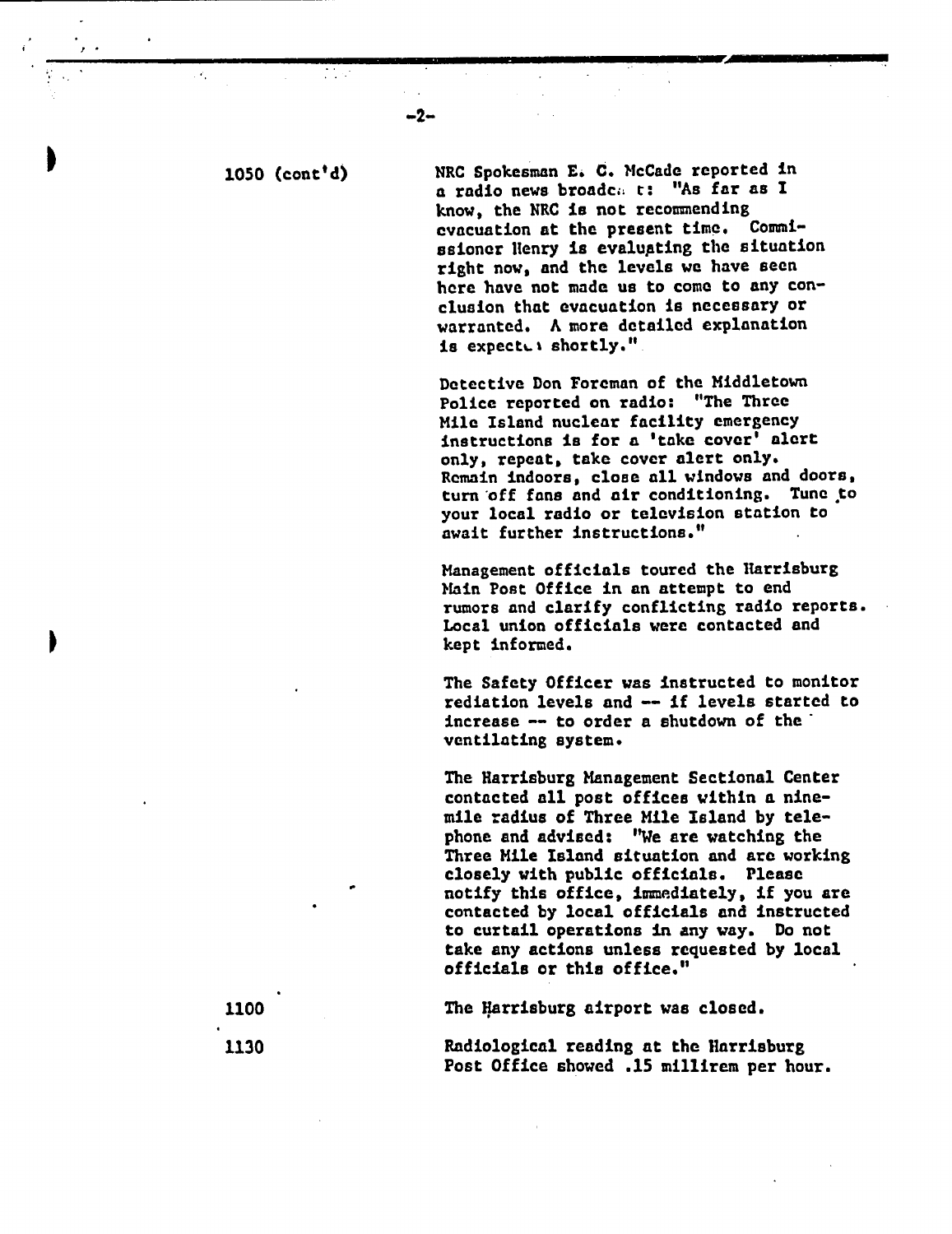- 3 -

I I

Highspire carriei. went back on the street to deliver mail. Middletown carriers allowed to go home and instructed to report back in the morning.

The Postmaster of Elizabethtown reported that city carriers had returned to the office, but that he could not contact his rural carriers. lie was told to instruct carriers to report back in the morning **aB** usual.

A radio news report quoted the Superintendent of the Middletown School District as saying that children were being kept indoors, but that it was business as usual in the schools. Parents could take their children home, if they desired, but that schools would be dismissed at regular time.

The Sectional Center Manager reviewed the staffing at the post offices in Harrisburg, Elizabethtown, Middletown and Nighspire. While absenteeism was high, all delivery routes were covered except one rural route in Middletown.

Instructions reiterated to continue radiological monotoring at the Harrisburg Post Office.

Plans made to participate in a meeting of federal agencies scheduled for the following morning at the State Capitol.

A postal vehicle inventory was updated to assist in planning for possible evacuation.

The Sectional Center Director of Customer Services and two Postal Inspectors participated in a preliminary Contingency Planning Heeting for representatives of Federal Agencies in the area of Three Mile Island. The meeting was hosted by The Pennsylvania Emergency Management Agency (formerly Civil Defense), and locallyavailable federal resources were reviewed.

1200

 $\blacksquare$ 

I

I

1205

1215

Saturday, March 31, 1979

2030

2100

Sunday, April 1, 1979 1000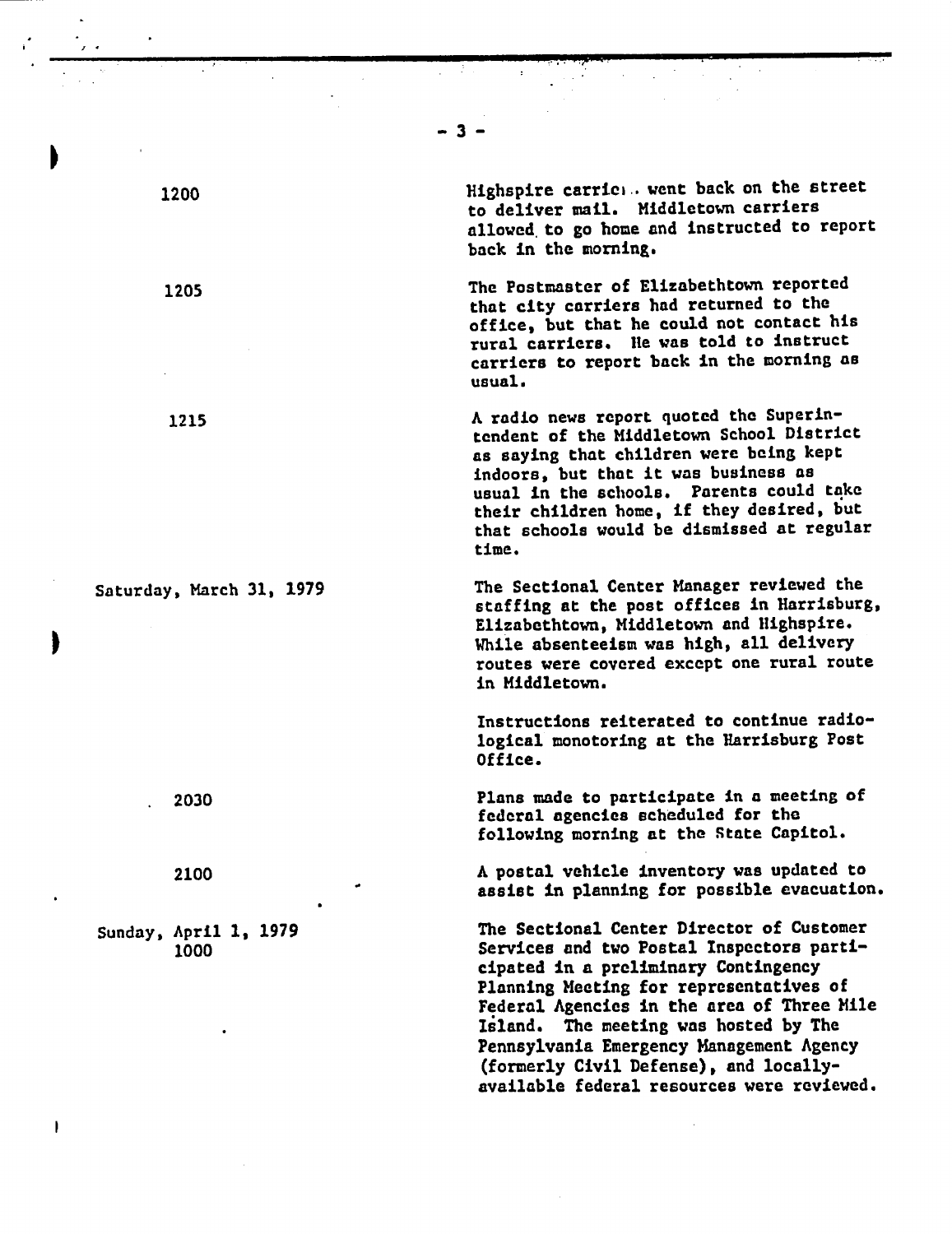1000 (cont'd) The Postmaster of llarrisburg was on duty at the Main Post Office. Ile and the Manager of Plant Maintenance developed and put into motion plans to secure the building in the event it was necessary to evacuate. Under normal conditions, this building is always manned and never completely closed.

> Contact was established with field office representatives of the American Red Cross to ease the Postal Service task of locating evacuees and forwarding mail to them.

Contact was made with officials of the Department of Health Education and Welfare to seek emergency release for udlivery of Social Security checks already in the post office but scheduled for delivery on or after April 3. Postal officials felt that this would ease the workload of local post offices and provide much needed funds for evacuees. This was not authorized.

1300 The Sectional Center Director of Customer Services and two Postal Inspectors visited the Civil Defense office of Dauphin County. There was a "war room" atmosphere. Plans for large-scale evacuation had been developed, and an evacuation order was expected at any moment. Consideration was being given to the evacuation of two hospitals.

> A meeting was held in the Postmaster's office with management staff and postal inspectors to review events and plans. Contingency plans were outlined and preparation made for their finalization. Local officials were placed on 24-hour call.

Monday, April 2, 1979 Postal functions extremely difficult to perform, but all basic postal services provided throughout the area. Absenteeism among postal employees was at its highest, running over 20% in Harrisburg.

1200

I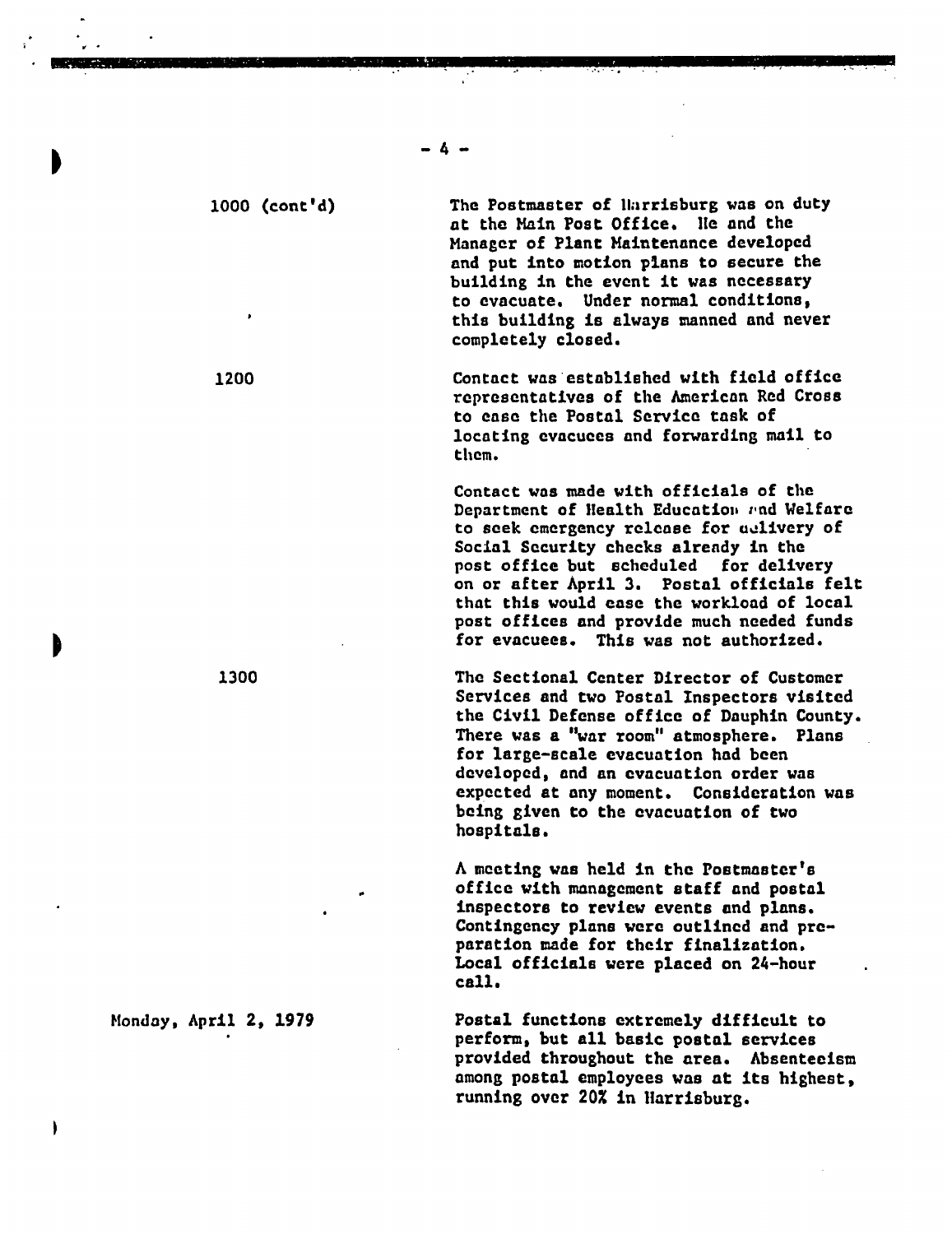#### Monday, April 2 (cont'd)

b

Voluntary evacuations in communities immediately surrounding Three Mile Island ran from 25% to almost 90% of the population.

The Postmaster and Director of Customer Services met with union officials and letter carriers to assure then that constant contact was being maintained with proper authorities and that employee safety was the first consideration during the emergency.

Radiological readings were continued throughout the day, and radios were constantly monitored.

The Director of Customer Services and a Postal Inspector attended a second meeting of Federal Agencies at the State Capitol. The PA Emergency Management Agency reported that 50% of the population that lived within the five miles of Three Mile Island had voluntarily evacuated. Plans were discussed for a total evacuation of the area up to a 20-mile radius.

Tuesday, April 3, 1979 Contingency Plans finalized for Radiological Evacuation. These plans include provisions for safety of postal employees, security of mail and facilities, and restoration of service following the emergency.

> An emergency Notice to Carriers was developed to provide specific instructions for a carrier to follow if an emergency develops while he or she is delivering mail. These instructions were given to all city and rural carriers within a ten-mile radius of Three Mile Island.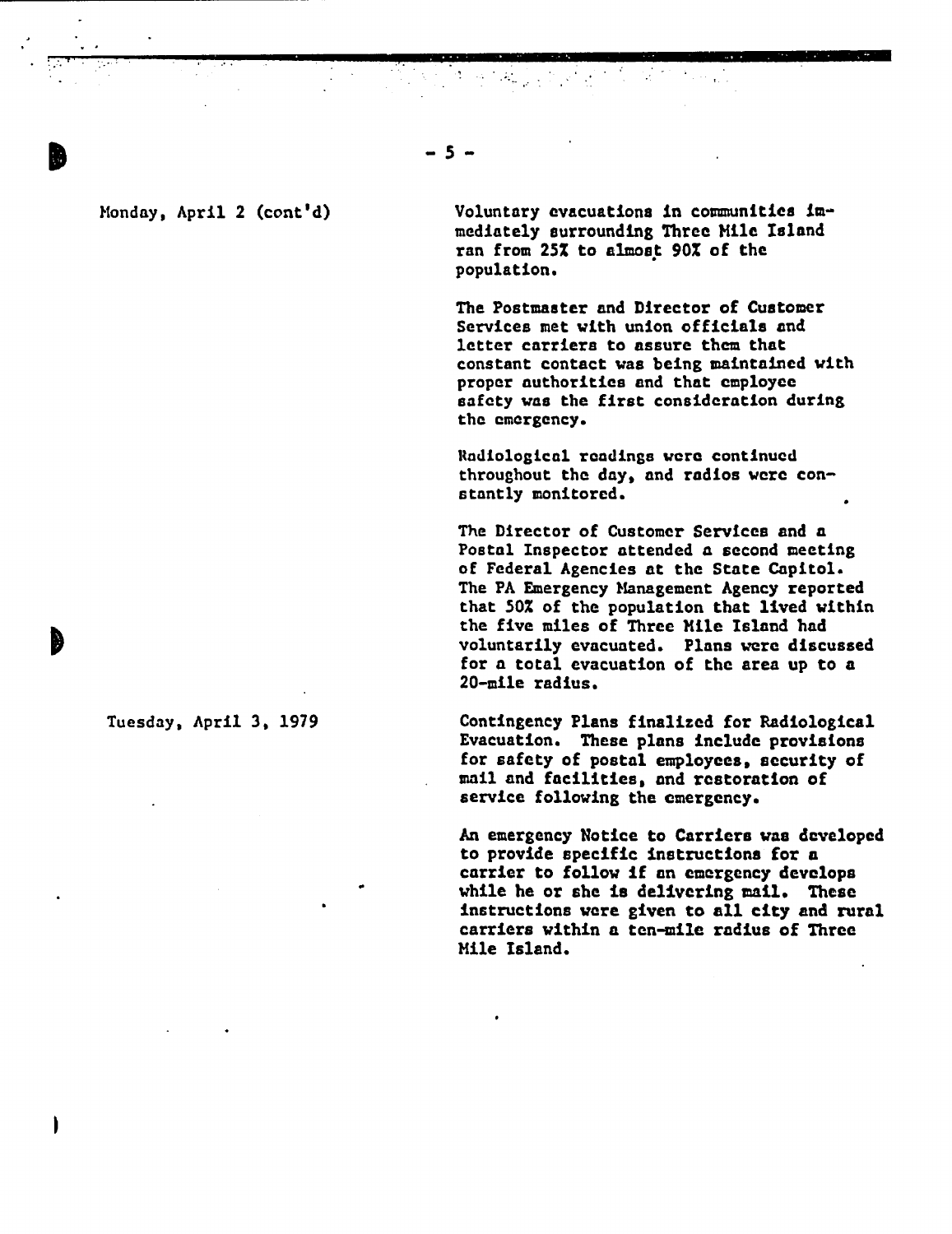#### ABSENCE STATISTICS

**PMr,**

h

۱

CLERK/MAILHANDLER

| DATE           | TOUR 1 | TOUR <sub>2</sub> | 見合い<br>TOUR <sup>3</sup> |  |
|----------------|--------|-------------------|--------------------------|--|
| March 30, 1979 | 9.59   | 7.81              | 20.11                    |  |
| March 31, 1979 | 24.71  | 14                | 261                      |  |
| April 1, 1979  | 17.01  | 12.14             | 22.31                    |  |
| April 2, 1979  | 25.6%  | 12.5%             | 26J                      |  |
| April 3, 1979  | 19.5%  | 10.71             | .201                     |  |
| April 4, 1979  | 13.5%  | 11.26             | 15.61                    |  |
| April 5, 1979  | 16.4%  |                   |                          |  |

#### CARRIERS

| DATE.          | <b>&amp; OF ABSENCE</b> |  |
|----------------|-------------------------|--|
| March 30, 1979 | 91                      |  |
| Farch 31, 1979 | 11.41                   |  |
| April 2, 1979  | 20.19                   |  |
| April 3, 1979  | 14.21                   |  |
| April 4, 1979  | 14.21                   |  |
|                |                         |  |

14.2A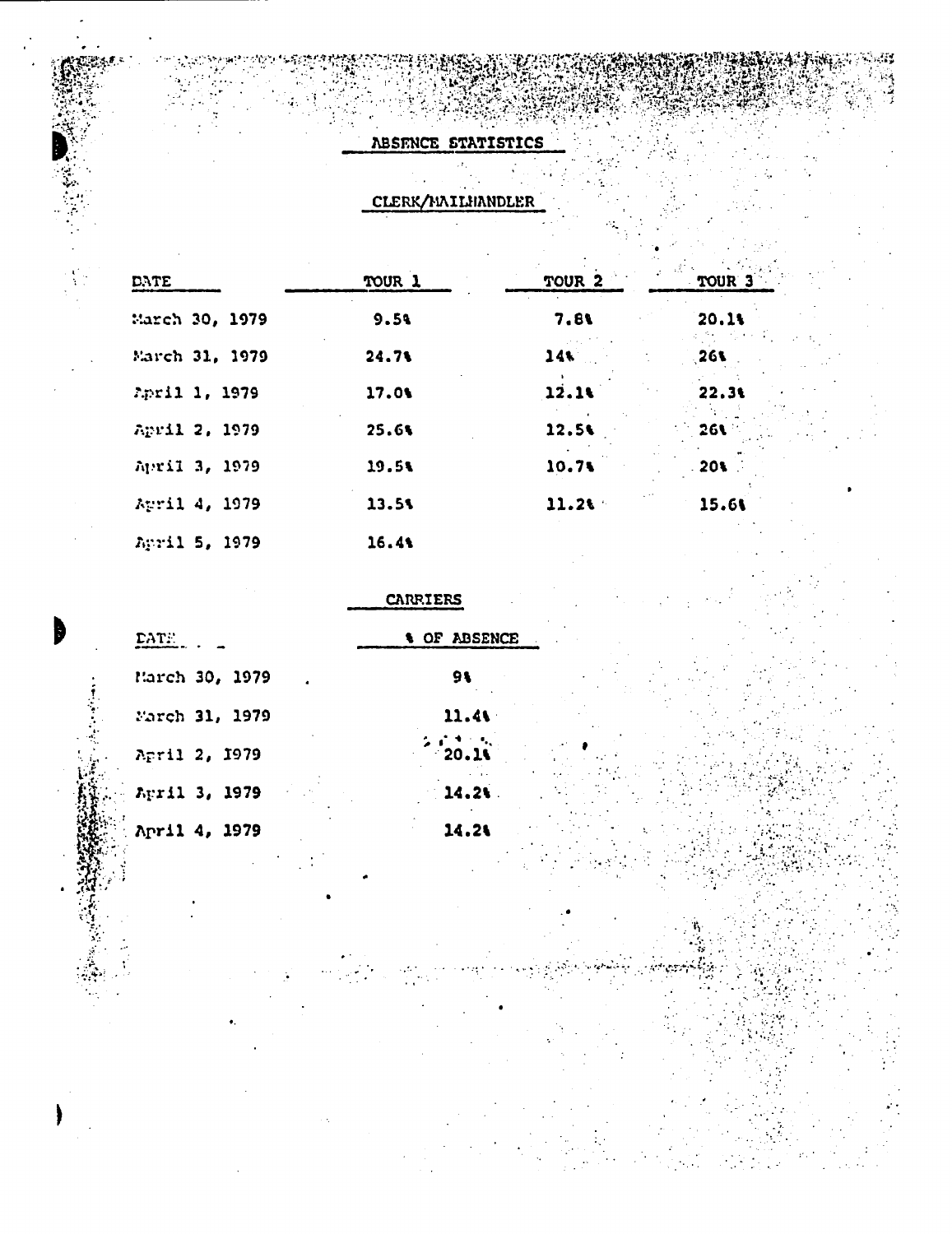#### NOTICE TO CARRIERS

 $i = \frac{1}{2}$  . The state of the state of the state of the state of the state of the state of the state of the state of the state of the state of the state of the state of the state of the state of the state of the state of

While there is no immediate danger, the following instructions have been developed to protect the safety and health of all city and rurnl carriers in the event that a radiological situation develops.

I. **.In** case of an iminedlnto emergency.

sh @ n **.** \*-st~ <sup>n</sup>

 $\mathbf{H}^{\text{H}}$ 

)

- A. If you are on your route and you hear a Civil Defense emergency warning aignal (snually a steady blast for three to five minutes), you are directed to return to the post office immediately for further instructions.
- B. If you have a radio in your vehicle and hear of an immodiate evacuation, you are to return to the pont office for further instructions.
- C. If a police officer or properly identified Civil Defense Official orders you off the street, you are to return immediately to the post office for further instructions.
- D. If a customer to whom you are delivering mail advises you that an immediate evacuation has been announced by radio, you are to return immediately to the post office<br>for further instructions.
- E. If any of the above occurs and you are unable to return to the post office because of traffic snarls, road blocka, etc., you may proceed to safety, maintaining security of all mail and accountable items.

If this occurs, you must report to the nearest post office at your earliest opportunity for further instructions.

- II. In case of an announced planned evacuation, all citizens will be advised by radio, police officials, and Civil Defense Officials of the extent and timetable for an evacuation..
	- A. If you are on your route and you learn of an evacuation to<br>begin one hour after completion of your tour of duty (or<br>later), you are to complete your route as quickly as possible,<br>return to the post office for immediate
	- B. If you learn of a planned evacuation of either your area of<br>delivery or your residence, which is scheduled to begin one<br>hour after the completion of your tour (or earlier), you are<br>to immediately return to the post offi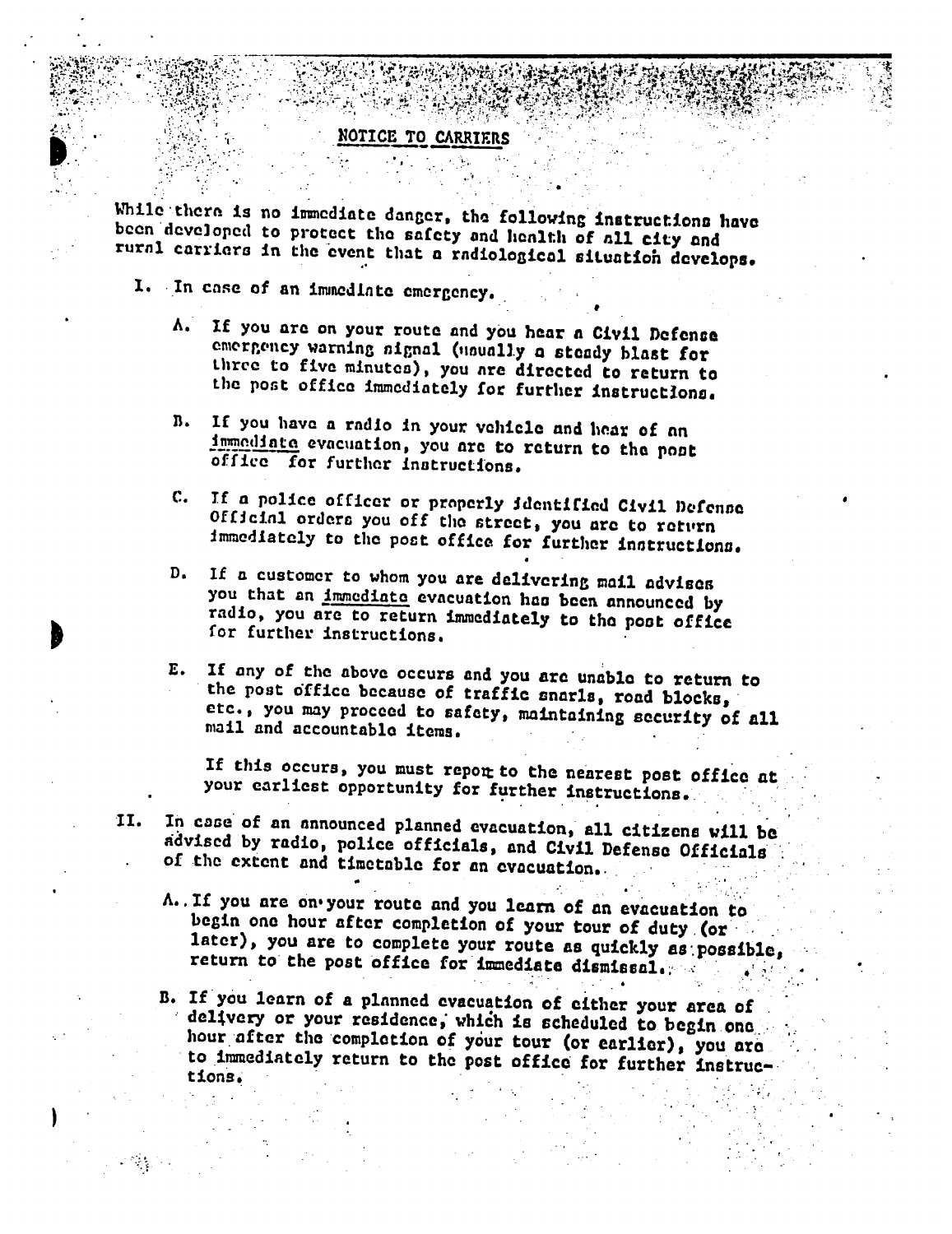#### II. Continued

C. If you are unable to return to the post office because of traffic, road blocks, etc., you are to proceed as in I. (E) of the foregoing.

Please be assured that the first priority of the Postal Service in case of any emergency or National disaster is the safety and health of its employees. You will be provided every opportunity to seek safety and shelter for yourself and your loved ones.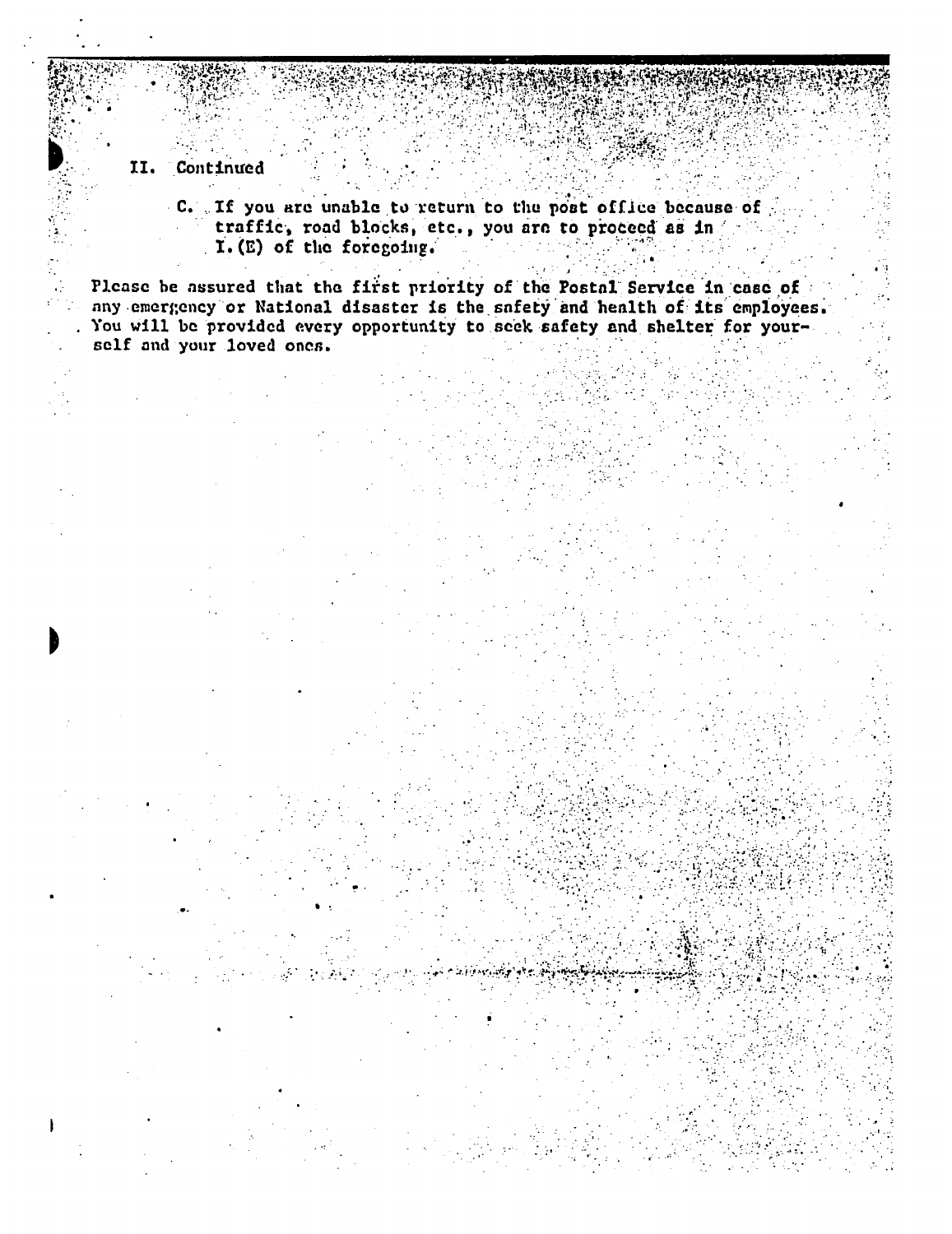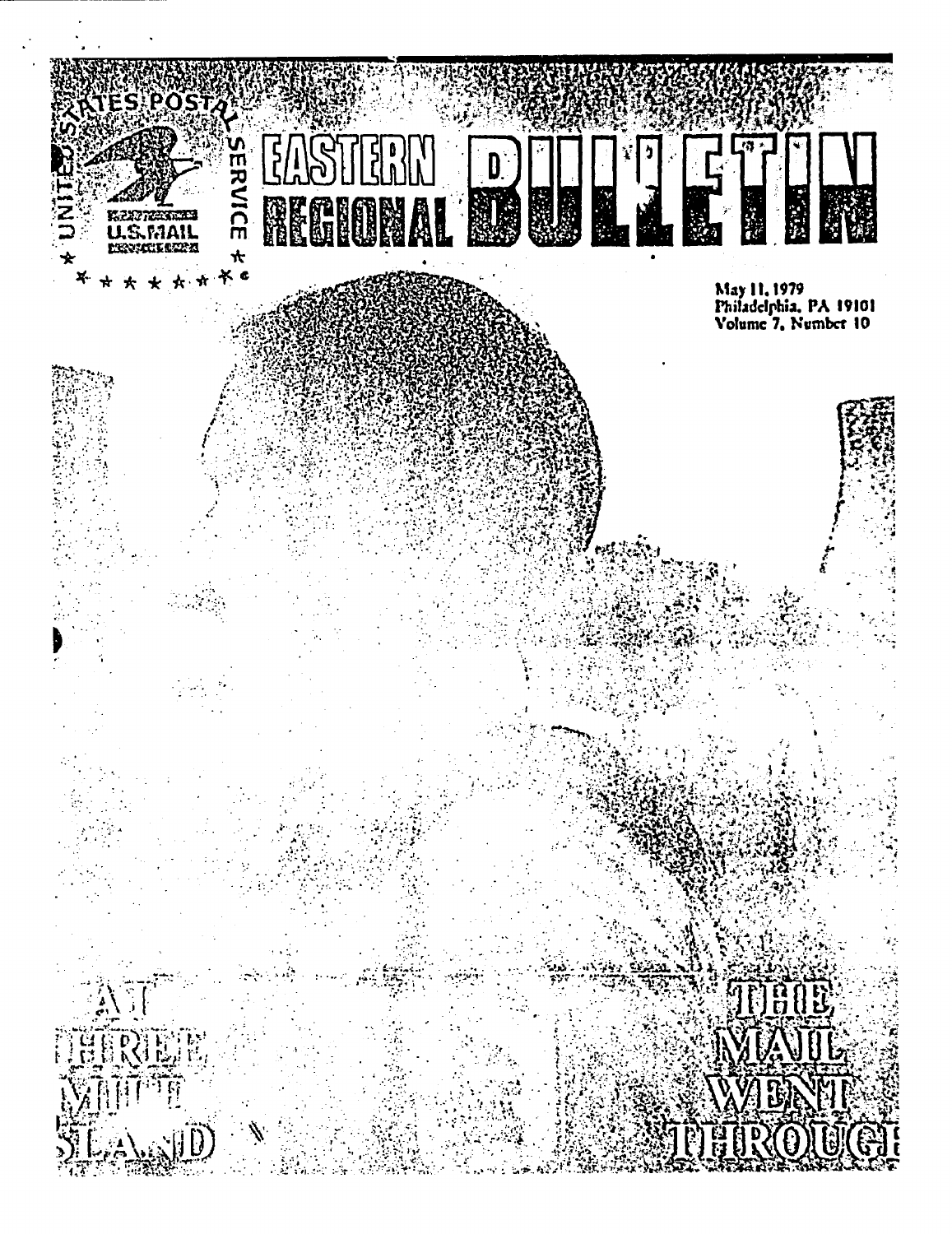# Mail Moved Despite Accident In

"Stay out of the air."

That was the message that the state police sent to Middletown Postmaster James Miller via carrier Ken Kinsey on March 30, 1979.

About 80% of the mail was delivered in the Middletown area that Friday when the accident at Three Mile Island was found to be the most scrious miclear power plant accident in the nation's history,

But troubles at TMI did not stop the mail.

Miller, postmaster of the largest office within the critical five-mile radius from TMI, promptly ordered his 20 carriers off the streets, At 9:30 a.m., he sent out the carriers in his office to retrieve those who had not heard the news; an outdoor ban had been placed on York and Dauphin counties by State Civil Defense.

In 20 minutes, all of the carriers were safely in the post office.

"Then I got in touch with Mr. Netznik (Harrisher) Sectional Center Manager/Postic serf and informed him of what precautions had been taken," explained Miller.

Among those precautions was the decision to hold the mail of any resident who so requested by phone. Normally, mail hold requests are done in person. This Friday would be an exception.



Middletown, PA Postmaster James Miller acted quickly to ensure the safety of his employees in the recent accident at Three Mile Island.

By the third of April, 3000 of 6700 possible deliveries had requested mail holds. Miller said he received calls from residents who had travelled to California, Georgia, the Carolinas. Rhode Island and Connecticut.

Similar requests were being made in the other three post offices in the TMI



area: Highspire, on the eastern shor of the Susouchanna River, and Etter (Goldsboro) and York Haven on th western shore.

Many residents of the area ar senior citizens. They were expecting social security checks on the third o April, Mail theft in this area-wher more than 25% of the population has left-was a definite possibility.

But postmasters took the initiativ in instances where residents had no requested mail holds. When carrier saw that mail was piling up, the brought it back to the post offic where it remained safely stored.

"Even the looters were seared thi time," noted Mark Perry, a Highspirpart-time flexible clerk.

Looting did not become a problen in the area and, by April 4, check from all four offices were delivered.

The looters were scared, but the letter carriers were not. They stayed

"Even the looters were scared this time.'

Mark Perry Part-time flexible clerk Highspire, PA

and did their jobs when nobody would have blamed them had they opted for personal safety.

John D. Brubaker, the rural carrier at Middletown who actually delivers mail in the TMI area, said he "wasn't much concerned" about the accident,

"I thought they (TMI employees) knew what was going on. My family wasn't worried, but I did take my daughter-in-law and my granddaughter (age five) 170 miles away.' said Brubaker.

"The men who usually work at TMI were not allowed on the Island on March 28," he said. "The next day, the media were all over the place.

"They took pictures of me putting mail in mailboxes," said the postal veteran of 29 years. "I asked one of them, 'If you're so afraid, what are you doing here?' He said, 'Well, the contamination isn't that great yet,"

That Friday morning, Brubaker was ready to deliver his route when the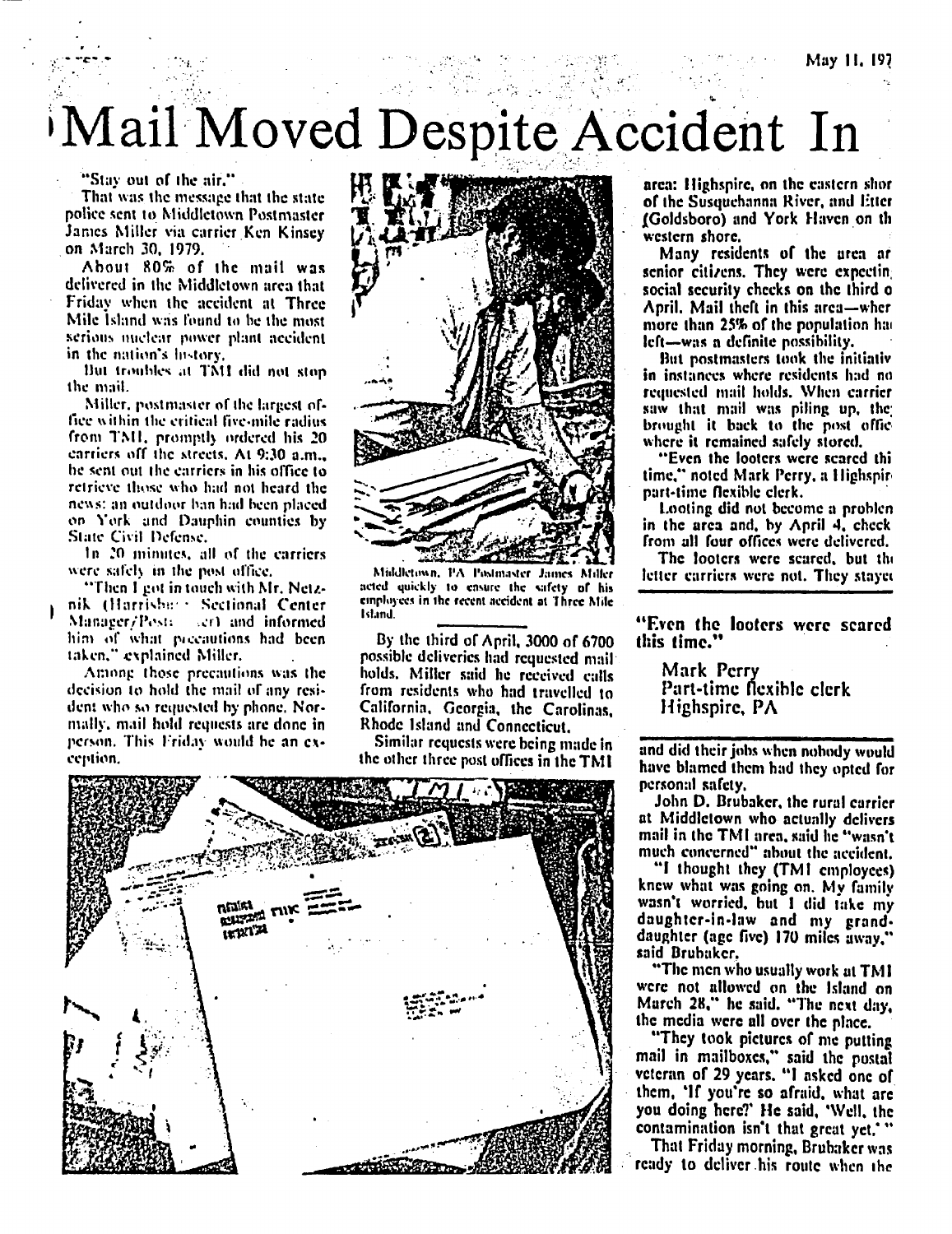## Three Mile Island Vicinity

(Continued from Page 2)



"It was strange. No kids playing. No people around...If it happened again, I don't know if I would stick around.'

> Austin L. Buser Postmaster Goldsboro (Etters), PA

When the outdoor ban was finally lifted at 12:30 p.m., Brubaker discovered another problem.

"I couldn't get to the mailboxes! There were cars and trucks backed up on the highway. It was taking me about five to 10 minutes to get from one intersection to another. A state police officer wanted to know what I was doing up there and I told him I was trying to effect delivery."

About three miles north of Middletown, the carriers at Highspire were already making deliveries when Postmaster Ed Bacr went out to get poth of the

"We were very lucky," said Bacr, explaining that his office had received over 300 mail hold calls during the weekend of the accident, "I think we

in case of emergency. It should be publicized so that customers know where it is."

On the west bank of the Susquehanna, in even smaller towns, it was precisely what people in York Haven and Goldsboro did not know that was causing the most concern,

"It's the unknown that puts pressure on you," stated York Haven Postmaster Thomas D. McVey, The panic demonstrated by one York Haven resident substantiated his point convincingly,

"A state policeman came in on Friday and asked me how close we were to Three Mile Island. I told him about two and a half miles. He said to keep all of the employees inside and keep the doors and windows closed.

"Then he went back to his car and got his bull horn and told everybody to stay off the streets," McVey continued. "A few minutes later, I look out the window and see this guy bolting down the street in a pick-up truck. It's loaded with personal belongings and he's wearing one of those masks to keep out the radiation,

"Now *that* scared me,

"If they ever start up again-full power-I'll definitely think about that when I look at those towers," said McVey.

The 600 townspeople of Goldsboro had plenty to think about. One block, a few railroad tracks and about 50 yards downhill from the Etters (named after its first postmaster John Etters) Post Office, the massive towers are in plain view.





"It's the unknown that puts pressure on you."

> Thomas D. McVey Postmaster York Haven, PA

Consequently, 538 of the 600 evacuated the area, even though the wind was blowing away from their community. They were no more than three-quarters of a mile from the island, and they knew the direction of the wind could change.

Etters Postmaster Austin L. Buser was among the 62 who stayed and watched Goldsboro shrink from small town to ghost town.

"It was strange," he recalled, "No kidx playing. No people around. They didn't start to come around (to the post office) again until that next Thursday (April 5).

"I was in the blind for the first couple of days," said Buser. "People would come in and start talking about it but I didn't know who to believe. I talked to Bob Lilley (Lancaster Sectional Center Manager/Postmaster) and he said we wouldn't have delivery on Friday."

Buser said he was more concerned on Sunday "when I heard about the bubble (a hydrogen bubble in the containment building that proved worrisome to state and 'deral officials)" than he was on Friday.

"If it hangened nooin " ha cald "t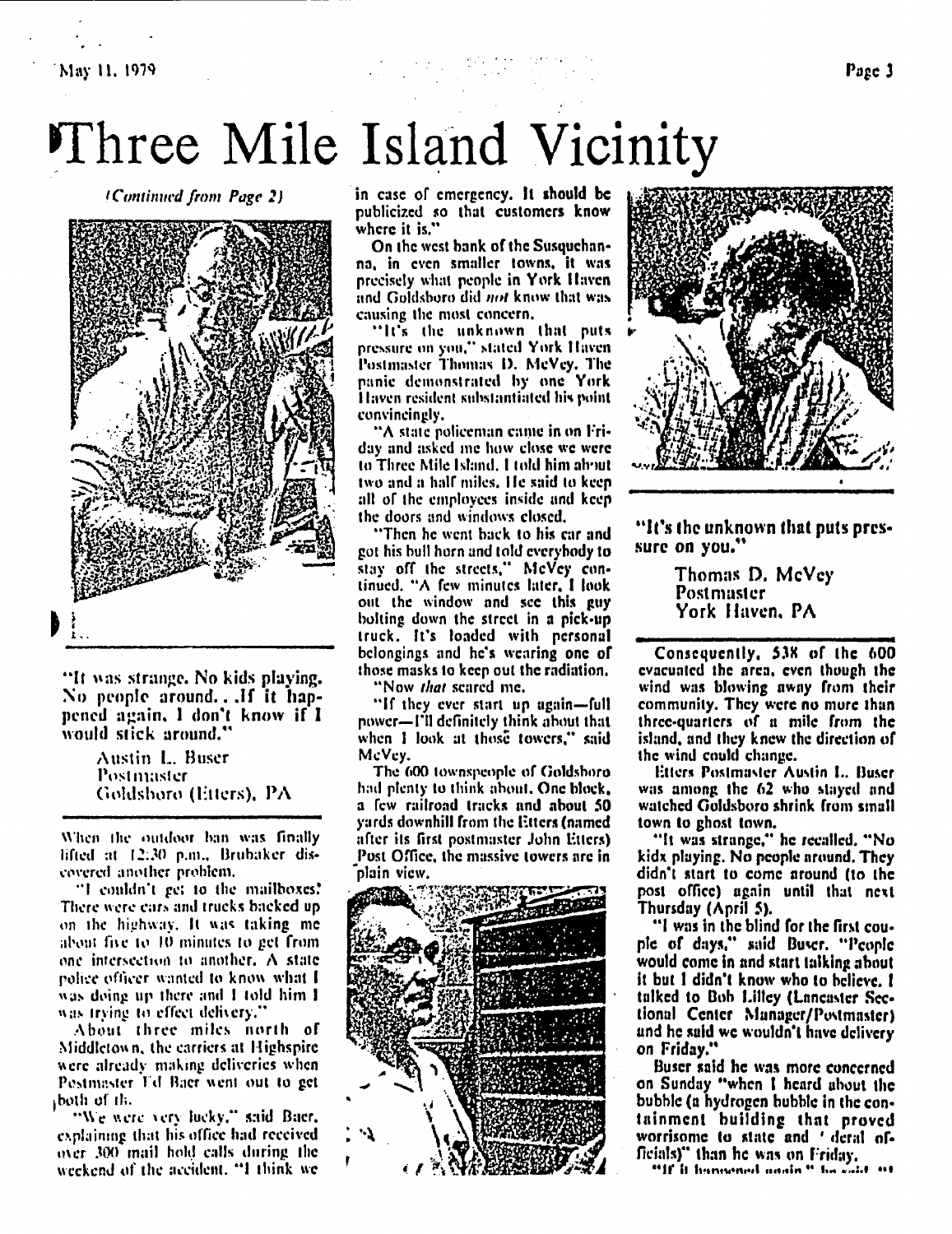Recommendations

**4** ~ AM

 $\sim 5$ t a species in a construction of

for future consideration

A central clearing-house for information should be established at the first sign of danger to avoid conflicting reports. Emergency Preparedness organizations at the federal, state, and local levels should have easy access to this clearing-house for the latest information.

The Postal Service and other large service agencies should maintnin properly calibrated rediological meters and trained monitors.

Federal, state and local government agencies in the vicinity of nuclear power plants should be required to develop and periodically update radiological evacuation contingency plans.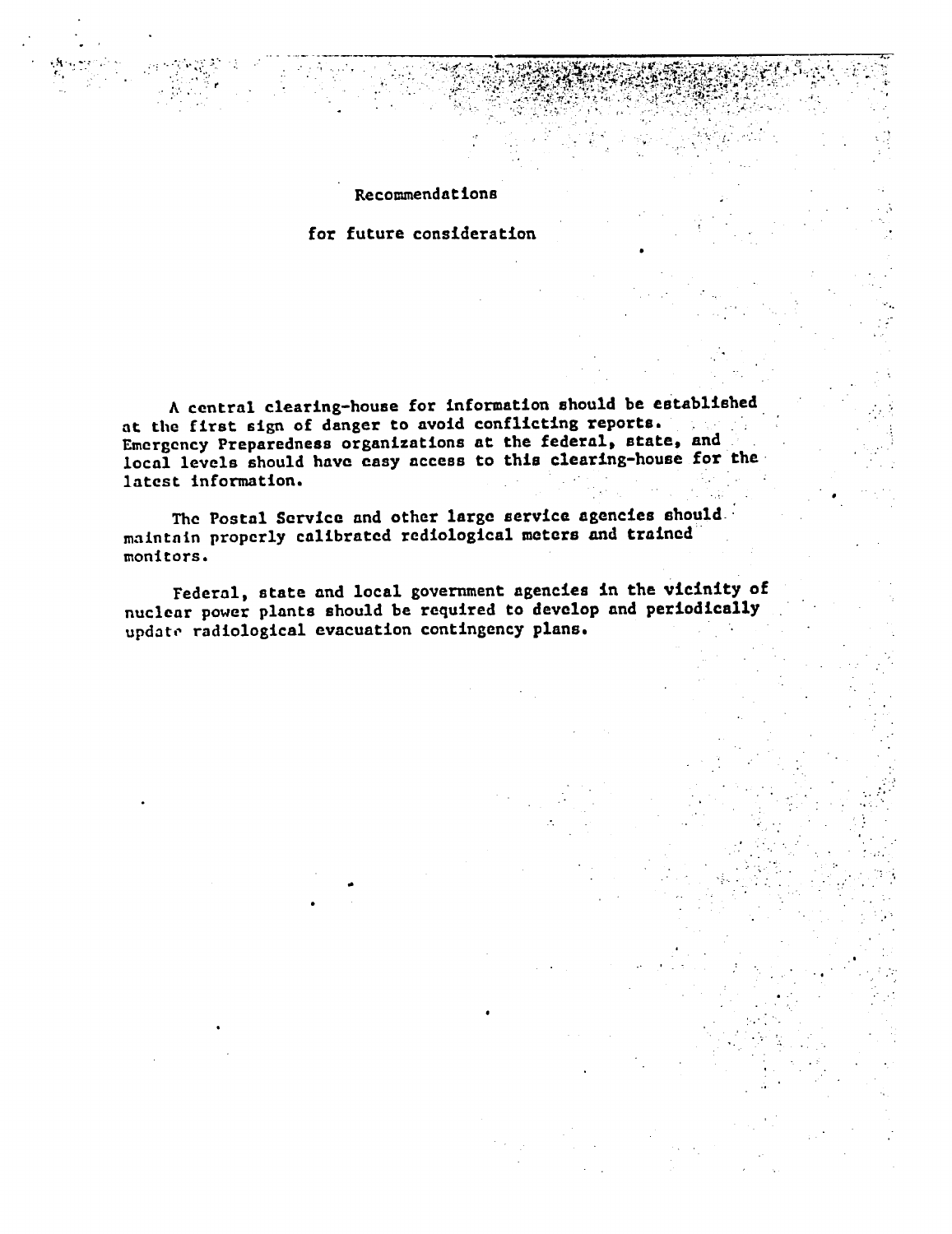The mall went through.

. *r;*

I :

I-.- 1 ... ,.~ .j  $, \bullet$ 

It was delivered -- 80 percent of it anyway.

 $\sim$   $\sim$   $\sim$ I I - <sup>I</sup> -. 1  $\sim$  ,  $\sim$ 

4 44 -r

And it was delivered on a day that the world held its breath. When Pennsylvania Governor Dick Thornburgh considered a mass evacuation of central Pennsylvania. When President Carter sent a personal envoy to Harrisburg to take charge. When families gathered some clothing and headed in all directions out of the area.

It was March **30,** 1979 -- the day the nuclear accident two days earlier at-Three Mile Island was found to be the most serious in the nation's history.

"We kept sending the carriers out," said Harrisburg Sectional Center Manager Kenneth W. Netznik. "But we just had to be sure we had **a** way to get them back."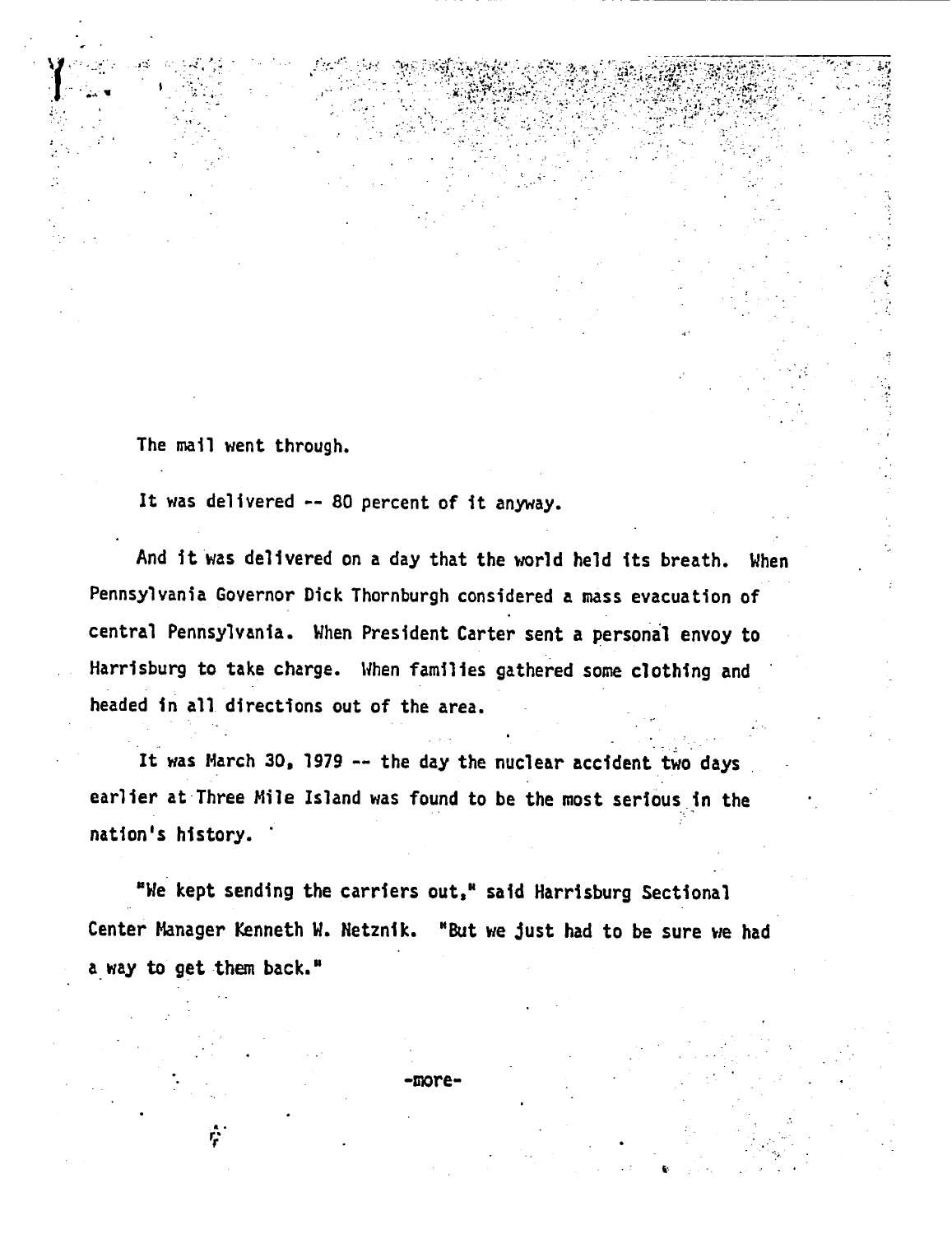Peter Bazylewicz, Harrisburg's employee and labor relations director. met with groups of employees throughout the day quelling rumors and answering questions. Bill Wheeler, from the postal data section, monitored the radiation hourly at the downtown Harrisburg Post Office.

 $\sim$  2- $\sim$ 

But the Harrisburg Post Office was 12 air miles from the stricken TMI plant. The immediate concern that Friday was for the people within a five mile radius of the plant.

Middletown. Highspire. Goldsboro (Etters). York Haven.

All those communities were within the critical radius and each had a post office. Of the four post offices, the Middletown office is by and far the largest.

Postmaster James Miller was concerned for his 31 employees. "The seriousness struck home when one of the carriers came in and said the State Police sent him back, saying he wasn't supposed to be out in the air," he said.

Miller said most of his carriers had left on their routes and, after consultation with the Harrisburg Sectional Center, ordered his carriers off the streets.

"It took about 20 minutes to round everyone up," he said.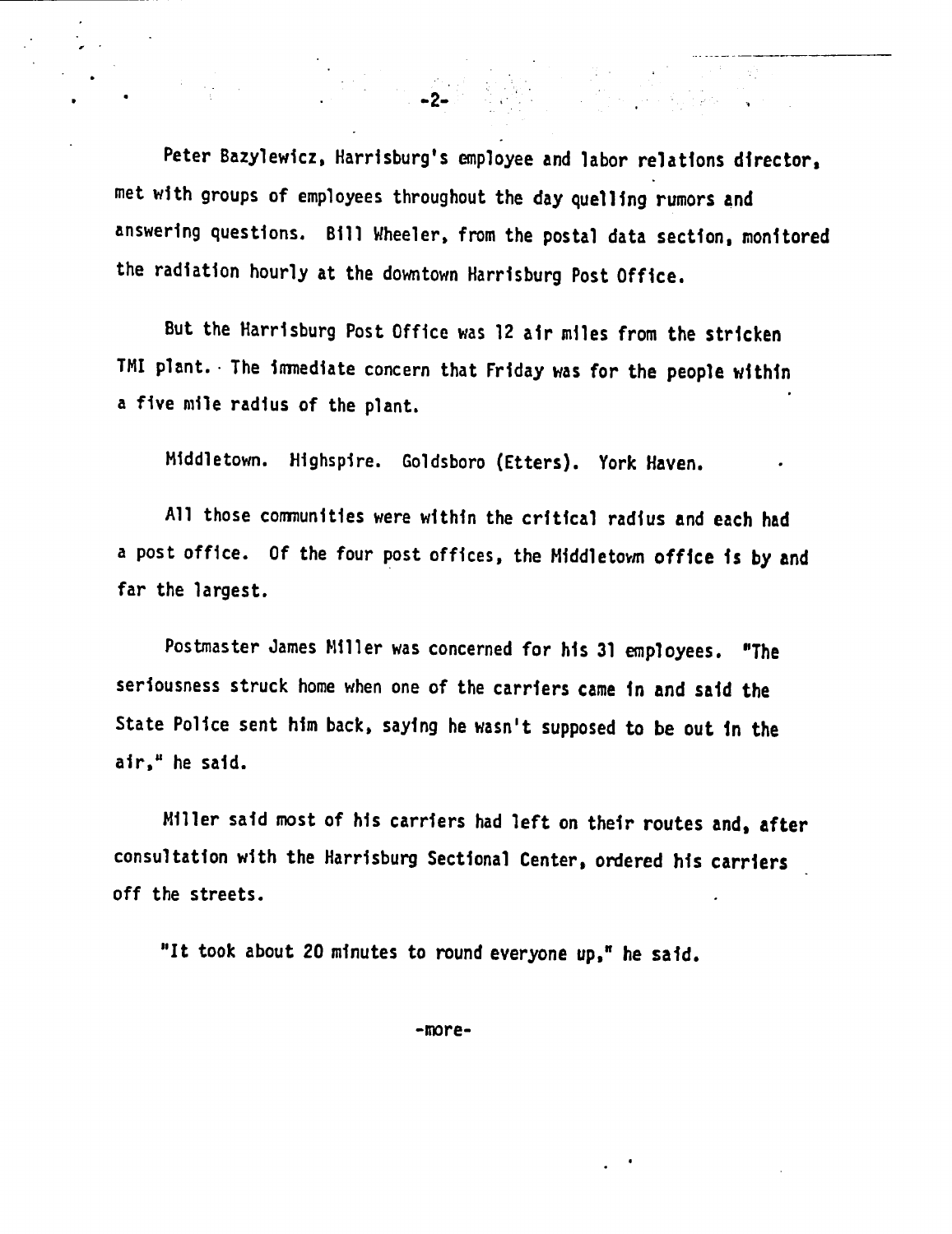John Brubaker is the rural carrier that serves the area in and around TMI. He was set to go Friday morning when Postmaster Miller ordered him to hold. "Oh, I wasn't too much concerned," Brubaker said. "I thought they (the TMI employees) knew what was going on."

-3- -

A rural carrier for 29 years, Brubaker said he wasn't worried for himself, but was concerned for his daughter-in-law and granddaughter. "That night I took them 170 miles away," he said.

Brubaker's route takes him within a half-mile of TMI on the eastern shore, as it is known, of the Susquehanna River. "The first. day (March 28), there was quite a lot of people there. The workers weren't allowed over on the land and there were Met Ed (Metropolitan Edison, the plant's owners) trucks everywhere.

"Thursday," continued Brubaker, "there were trucks and cars parked all over the place. A newsman took my picture delivering mail and asked me if I was afraid. I said to him, 'If you're so afraid, what are you doing?"'

"'Well,'" Brubaker said the reporter replied, "'the contamination isn't that great yet.' I said, 'Well!' and kept on my route."

Brubaker remained in the Middletown office with the rest of the carriers until 12:30 when they were allowed back on the streets. "We all wanted to get our Jobs done," said Brubaker.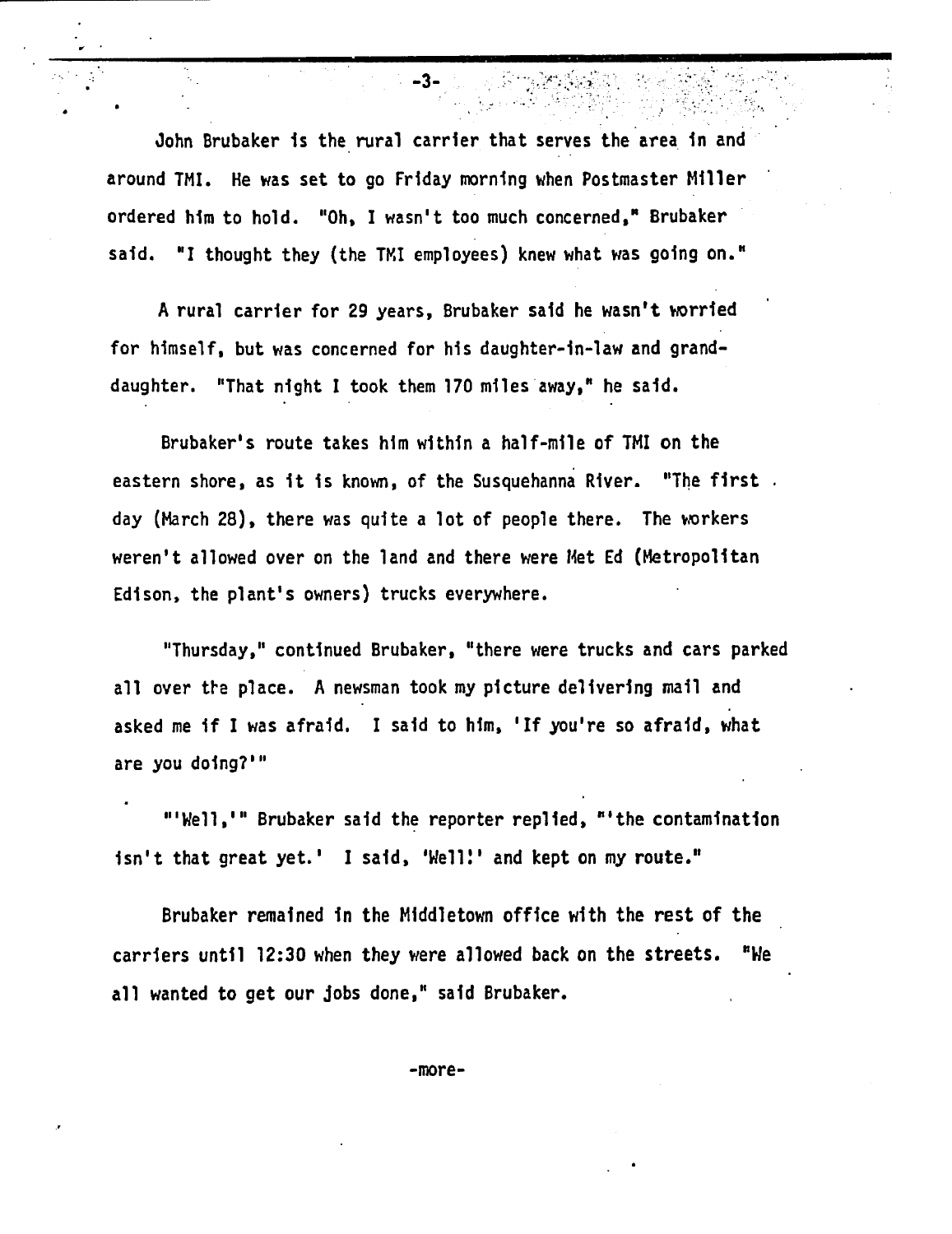Postmaster Miller, however, told everyone to be back by 4:30. Eighty percent of the mall was delivered that day in Middletown.

\_ *. .A* \*- - . -

 $\frac{1}{2}$ 

"I couldn't get to the mailboxes that afternoon," said Brubaker. "Cars and trucks and state police cars were parked all over. One state policeman asked what I was doing and I told him I was trying to effect mail delivery.

Saturday, they saw that they kept the area around the boxes clear." said Brubaker, who admitted he was irritated by the traffic and crowds.

Dick Rudy is a city carrier in Middletown. "My only concern was getting my family out. It was one of those unfortunate accidents you hope won't happen."

Rudy, who has been with the Postal Service for eight years, said he plans to stay In Middletown the rest of his life. "I like this area and it'll take more than this to get me out. The people pulled together . . . like the flood in '72" that devastated much of central and northeastern Pennsylvania."

Saturday, April 1, Rudy said "was like a morgue" around town. "The silencing was deafening." But Rudy and his other carriers got the mail out.

Roy Heller has been with the Postal Service for nine years. He Joined the Service in Houston and transferred back to Pennsylvania, where he had been raised. Heller evacuated his wife and three young children and returned to Middletown Sunday night. His children came back the following weekend..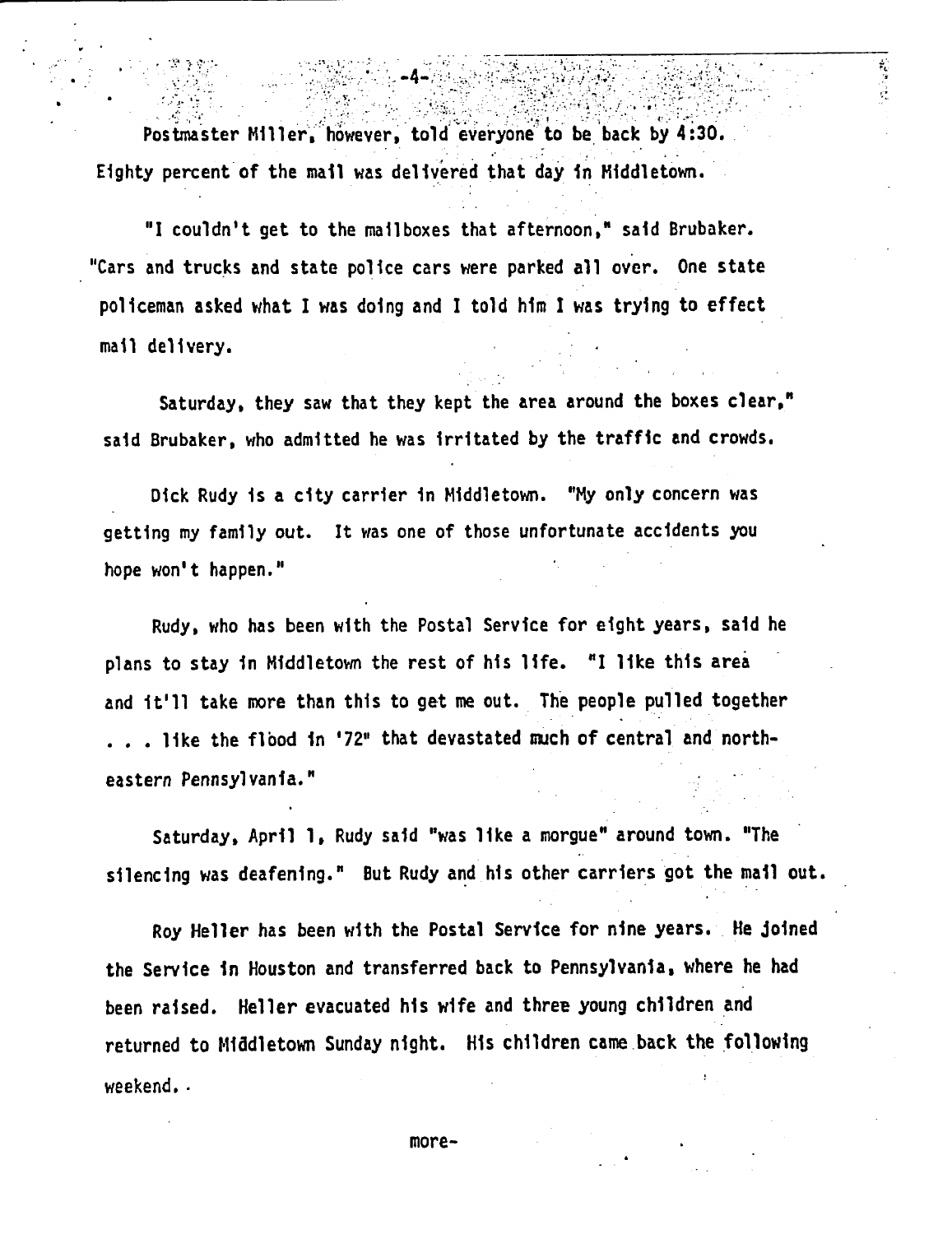"If they don't close the plant down, we'll leave," he said. "There's Just no way the place can be safe; Before it happened, they said it was one of the safest (plants) in the country," said Heller, shrugging his shoulders.

 $\frac{1}{\sqrt{2}}$  . The contract of the contract of the contract of the contract of the contract of the contract of the contract of the contract of the contract of the contract of the contract of the contract of the contract o

-- John Hotel Hotel Hotel Hotel Hotel Hotel Hotel Hotel Hotel Hotel Hotel Hotel Hotel Hotel Hotel Hotel Hotel

Pete May, another city carrier, said he didn't think too much about the accident. "I tried not to think about it. What can I be afraid of at 46?"

May stayed, but saw to it that his grandchildren were taken to Kutztown, 54 miles east of the plant. May said he was happy with the way the Postal Service handled the crisis.

"Why take a chance with another man's well-being," he said in praise.

"I'm a little concerned for the future, sure. It's a little shaky said May, "but I like to play my **TV.** My only concern is for the younger ones -- my grandson is six-weeks-old."

The Highspire Post Office is north of Mliddletown, Just within the five mile radius of TMI. A small office with five employees, Highspire sits on the main road that Joins Harrisburg with Mliddletown. Postmaster Edward Baer said he didn't "really see the danger." But Baer told his wife that he had plans for them to go to Maryland. "I was going to stay."

Baer said he was concerned for the retired people in his area. 'The third of the month was caning and how they were going to get their retirement checks was my main concern."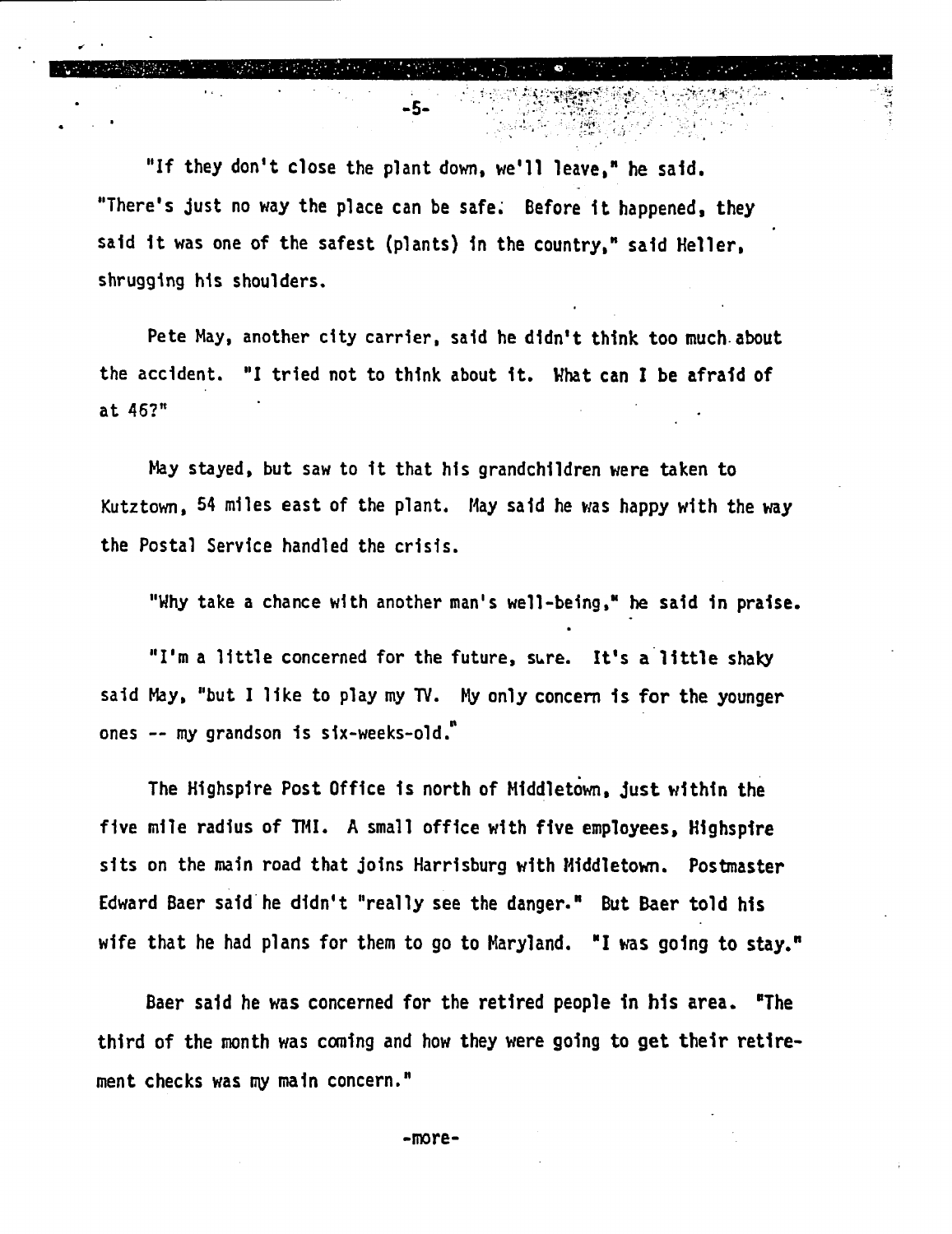Don F. Bitting is substitute carrier who was out on the street delivering mail that Friday, as it is referred to. "The other carrier wasn't worried about it and I wasn't either." Bitting said he thought all the attention was being brought by people who 'wanted to put nuclear power down."

 $\mathcal{F} = \{ \mathbf{y} \in \mathbb{R}^d : \mathcal{F} \in \mathbb{R}^d \mid \mathcal{F} \in \mathbb{R}^d \mid \mathcal{F} \in \mathbb{R}^d \mid \mathcal{F} \in \mathbb{R}^d \mid \mathcal{F} \in \mathbb{R}^d \mid \mathcal{F} \in \mathbb{R}^d \mid \mathcal{F} \in \mathbb{R}^d \mid \mathcal{F} \in \mathbb{R}^d \mid \mathcal{F} \in \mathbb{R}^d \mid \mathcal{F} \in \mathbb{R}^d \mid \mathcal{F} \in \mathbb{R}$ 

Bitting said his wife wanted "to go somewhere," but that they had no relations anywhere out of the area. "I had confidence in the guys (at TMI) and they did the Job. I think the news media blew up the story.

"Look," Bitting said, "it's like the coal mines. Some guys died there. I'm here to stay. I had a Job to do and I wanted to get it done."

The mail was delivered in Highspire that Friday.

The east shore of the Susquehanna River is built up with heavy industry and is a suburb for Harrisburg. But the western shore is different.

It takes a trek across the Pennsylvania Turnpike to get to the area that adJoins TMI there. Wooded and rural, it's picture-postcard pretty.

The nearest Post Office is Goldsboro (Etters), a sleepy little town of 200 that quickly became one of the datelines for stories being filed all over the world.

It is about three-quarters of a mile from the TMI cooling towers that peek out over the tree line of the western shore.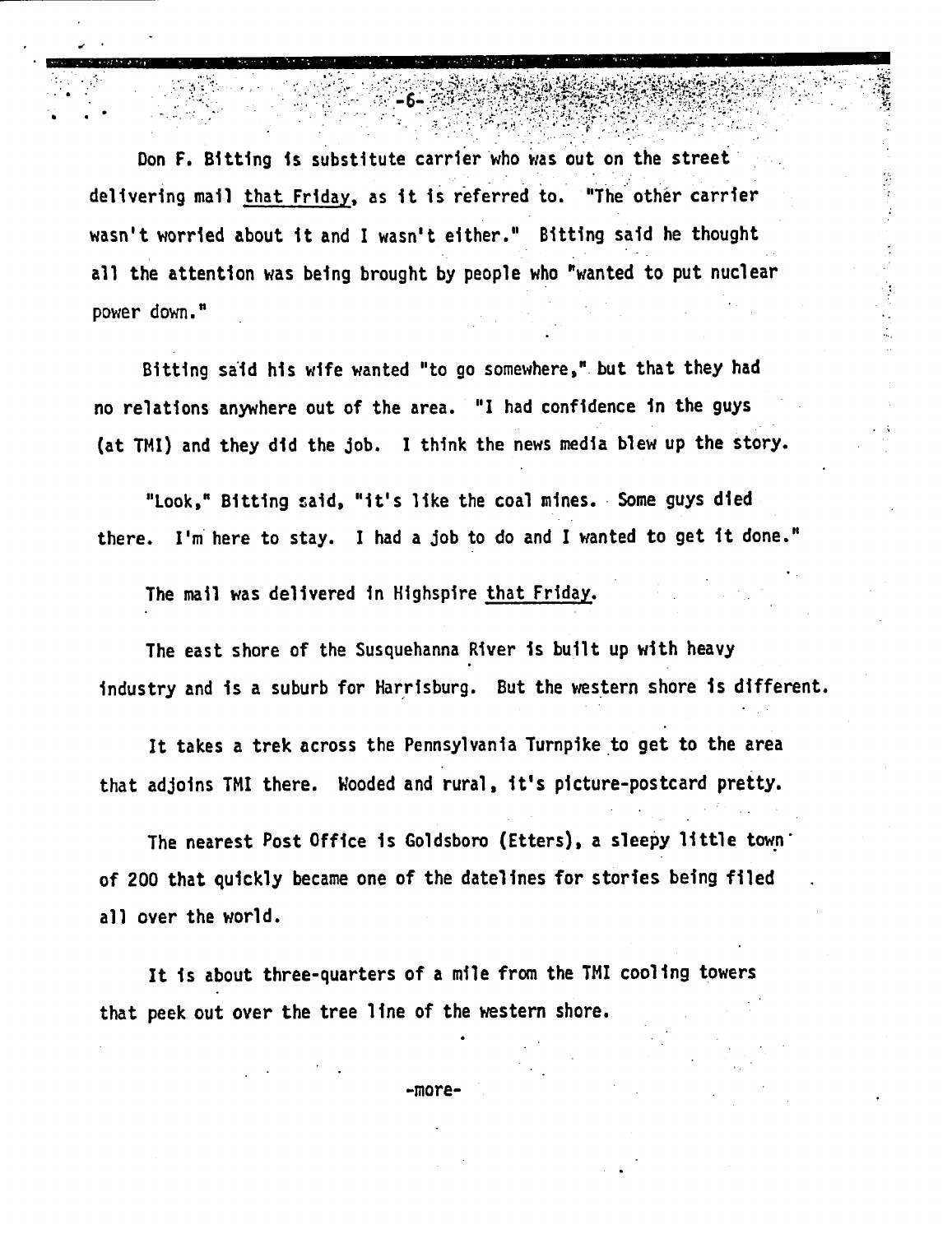Austin Buser is the Postmaster of the turn-of-the-century office in the center of Goldsboro. Although his wife called him and asked him to get out of Goldsboro, Buser remained at his office. "I told her to get in her car and take off if she wanted to. Don't worry about me." Buser said one of his two rural carriers, Sue Haring, took her high school aged daughter and younger child and evacuated. She did not return to the area until the following Wednesday.

á.

"We were lucky," said Buser "If it happened again, I don't know if I'd stay around." Buser said it was strange the following few days in Goldsboro. "There were no kids around, it was strange."

Buser said he hoped they would close the plant.

Down the road, about five miles from the plant, is York Haven.

"I was getting ready to leave on my route," said John Bare, the rural carrier that serves the homes closest to the TMI plant, "when we were told not to go out in the air."

Bare asked Postmaster Thomas McVey for time off to evacuate his family. "I checked which way the wind was blowing and headed west," he said.

Bare said he doesn't understand nuclear power and is-"afraid of it. There's gotta be a better way" to generate power.

On Monday, Bare was back on his route and said he 'felt alone out there. All the people were Just gone."

-inore-